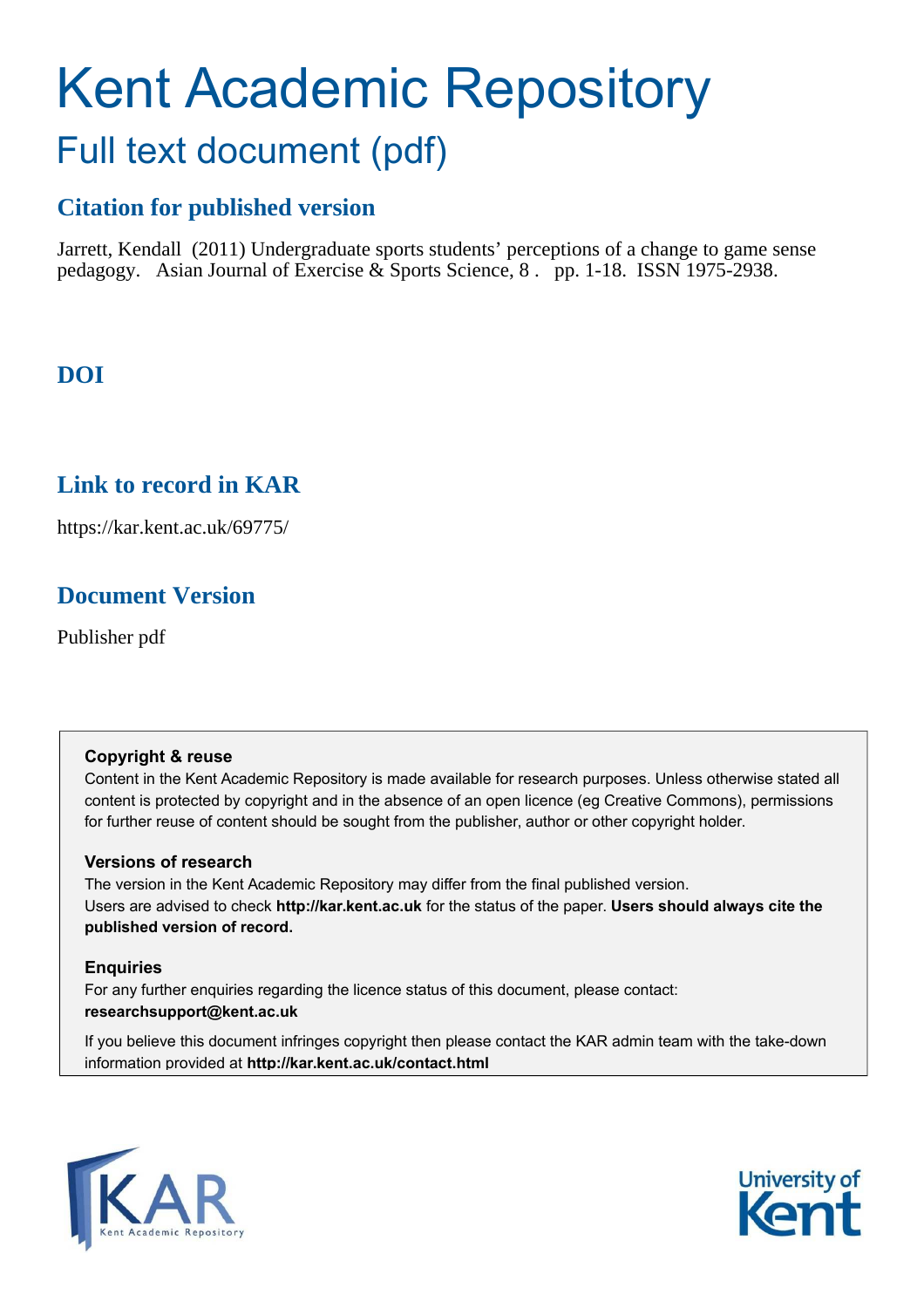#### **Original Article**

# **Undergraduate Sports Students' Perceptions of a Change To Game Sense Pedagogy**

#### **Kendall Jarrett** Leeds Metropolitan University, UK

Abstract: This paper contributes to research in the scholarship of teaching by reporting on undergraduate sports students' perceptions of their own learning when exposed to a Game Sense learning approach and relections on my experience of teaching it. A multiple methods approach was utilised to gather data from a four-week "games" component of a 10-week unit of study with all participants (n  $= 20$ ; aged 18-21) in their first year of a three-year sports-related undergraduate degree. The games classification system was used to plan session content over the four weeks with each week focusing on a different games classification. Data were organised and coded via inductive coding procedures with analysis conducted concurrently to identify three prominent themes: 1) positive experiences of competition and game play, 2) the range of cognitive and emotional learning opportunities provided by Game Sense pedagogy facilitated improved student engagement and learning, and 3) the challenge of effective teacher questioning to stimulate game play knowledge construction.

**Keywords:** Game Sense, physical education pedagogy, pre-service physical education

#### **Introduction**

his paper contributes to research on scholarly teaching by reporting on undergraduate sports students' perceptions of their own learning when exposed to a Game Sense learning approach as well as my own perceptions of using the pedagogy as an efective approach to learning. It focuses on participant perceptions of learning when taught using a Game Sense approach in a higher education setting. The research undertaken builds on the work of Light and colleagues (Light, 2002a; Light & Fawns, 2003; Light & Georgakis, 2006; Light & Georgakis, 2008) published over the past decade on learner responses to, and experiences of, being taught Game Sense pedagogy and their perceptions of their learning. This work

Correspondent author: Kendal Jarrett, Carnegie Research Institute, Leeds Metropolitan University, Beckett Park Campus, Headingley, Leeds, LS6 3QS, UK E-mail: k.jarrett@leedsmet.ac.uk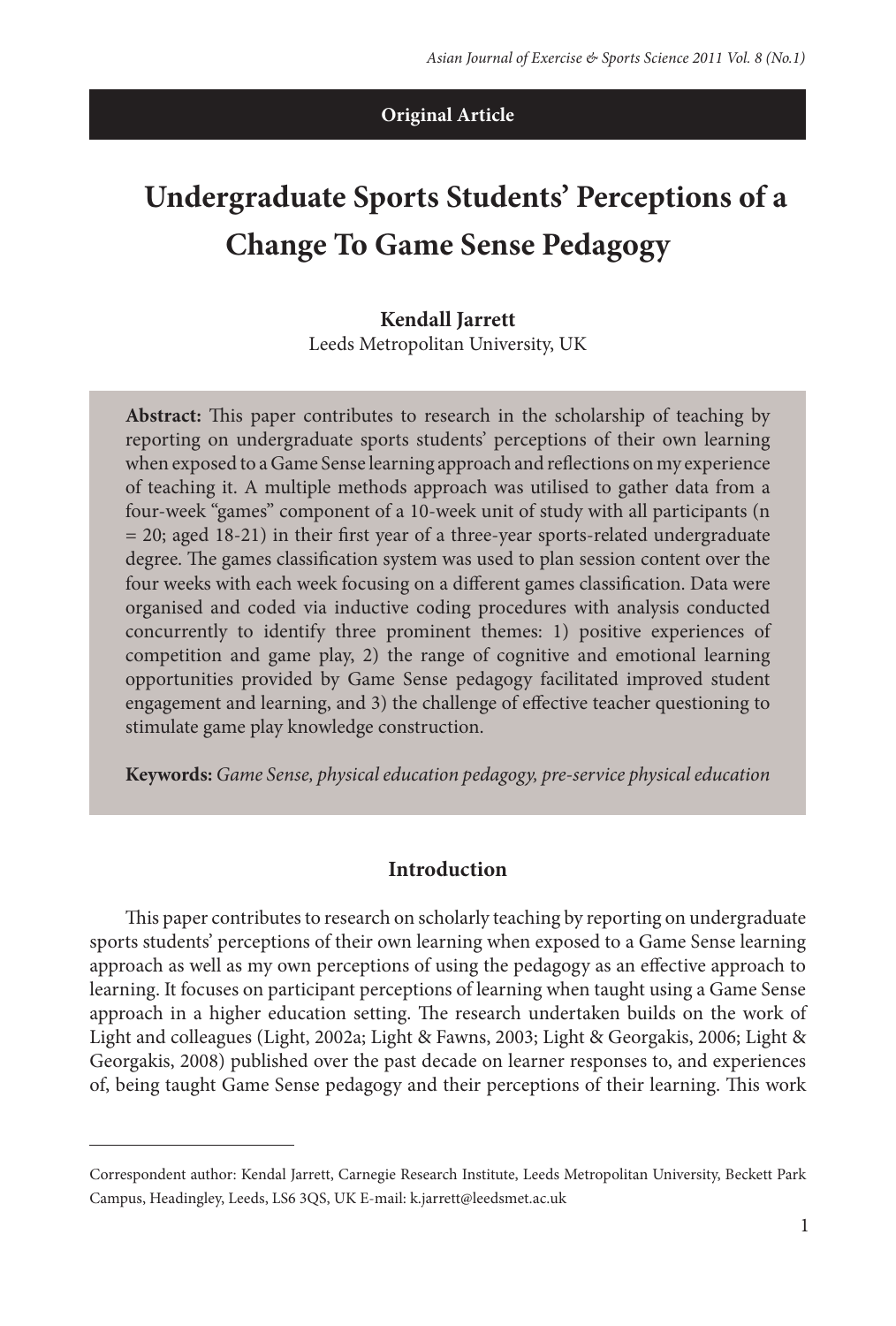has primarily been conducted in school-based physical education/sport contexts and in higher education-based Physical Education Teacher Education (PETE) programmes. In addition, the analysis of data addresses perceptions of traditional learning experiences and compares them to experiences of a Game Sense approach in a higher education setting.

he aims of this research project were to (a) inquire into learner experiences of "understanding" approaches to teaching and, (b) assist me, as the teacher and researcher, in developing my own teaching in a higher education setting. I set out to achieve these aims by implementing a teaching intervention and gathering data on my students' responses and experiences of it and their views on its efficacy in developing game sense skills. The intervention was the use of a student-centred, inquiry-based approach to games teaching, called Game Sense, adopted to enhance student learning and enjoyment within and across games classifications.

The investigation of my own teaching practice through a change in pedagogy offers a contribution to the growing "communal discourse" surrounding the improvement of teaching practice (Bass, 1999; Kirk, 2005; Butler, 2009) and recognises Fincher & Work's (2006) support for the value of scholarly teaching and its potential to advance the practice of teaching. Since the publication of Boyer's Scholarship Reconsidered in 1990, the recognition of critically reviewed teaching excellence and its public availability has developed worldwide. In light of this increased spotlight on teaching and learning, I had a two-fold rationale for undertaking the research: (a) the analysis of practice with a focus on the improved attainment of student learning outcomes, and (b) engagement in the research process as a new researcher in the field of sports pedagogy.

#### **Game Sense**

he Game Sense approach is one of a number of pedagogical variations derived from Teaching Games for Understanding (TGfU). The main premise of TGfU (and Game Sense) is that learning should take place "within the context of games modified to suit the learner" (Light, 2002a, p. 289). The development and use of Game Sense, a "slightly less structured" Australian version of TGfU (Light, 2004, p116), began in the mid-1990s as a tactical or games-based approach for sports coaching (Georgakis & Light, 2009). The absence of a structured model facilitated incorporating the diferent coaching approaches already in use in Australia (Light, 2004). Of primary importance to the approach was the contextualisation of learning within games or game-like situations as well as an emphasis on collaborative problem solving through social interaction (Light, 2004; Light & Georgakis, 2006; Georgakis & Light, 2009). Furthermore, with its emphasis on question asking to inform decision making and problem solving, it promotes intelligent play. Game Sense has been suggested to enhance deeper learning when building on students' prior experiences (Light & Georgakis, 2008). In addition, Webb & Pearson (2008) state that the use of its predominantly constructivist approach can facilitate a "deep understanding of games within and across categories" (p. 3) thus promoting a greater understanding of all aspects of games through higher order thinking and a more holistic learning experience (Light & Fawns, 2003; Webb, Pearson, & Forrest, 2006; Webb & Pearson, 2008; Memmert & Harvey, 2010).

2 Game Sense (and similar constructivist informed pedagogies) as a pedagogical approach Consistent with constructivist informed approaches to learning (Light, 2002a), Game Sense has been aligned with situated learning theory (Pope, 2005) and social constructivist learning theory (Curry & Light, 2006) due to its alignment with Vygotsky's (1978) ideas on the importance of knowledge construction within a social context. The increased use of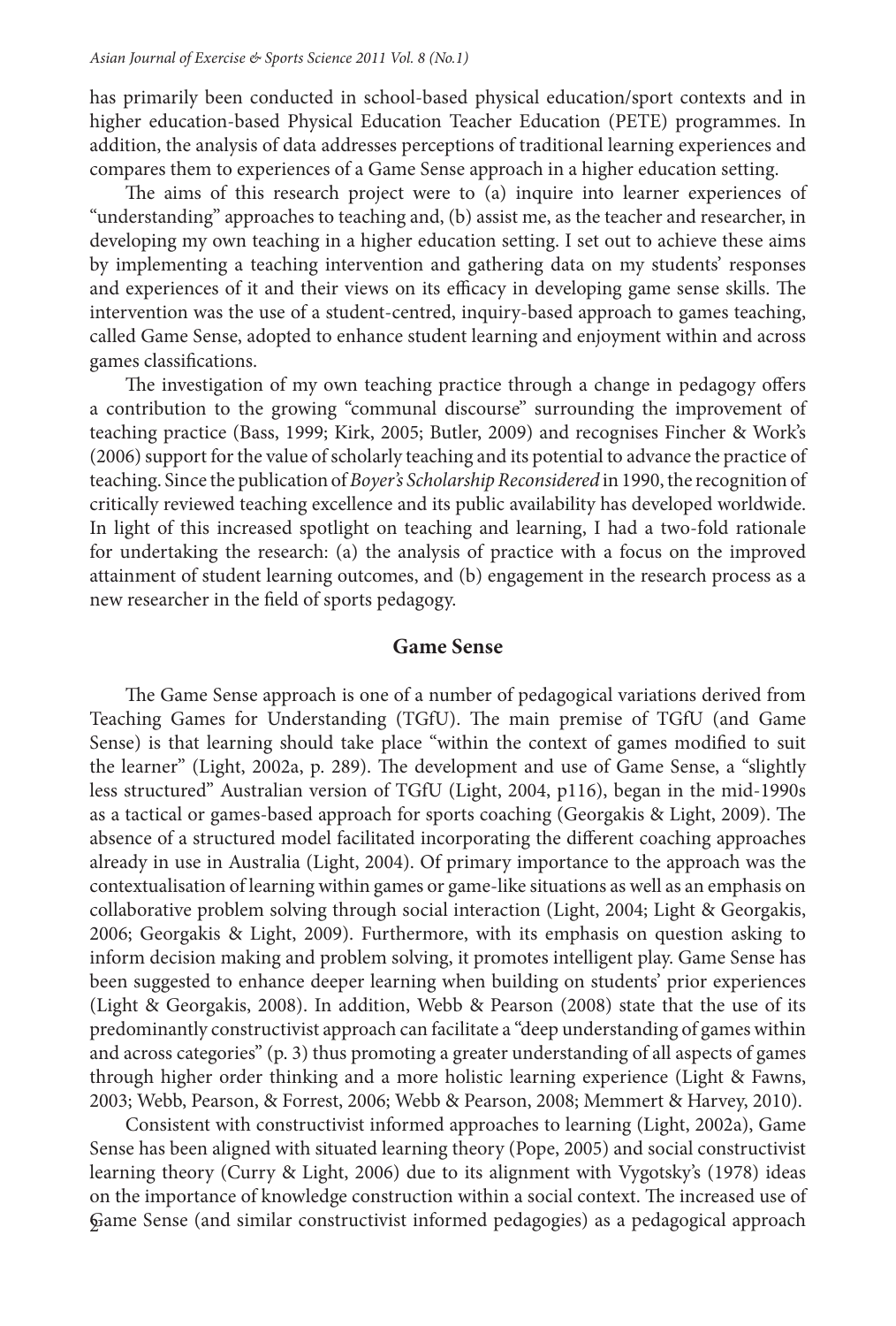to learning represents a noticeable shit in professional practice away from skills-based content learning. This shift or change in teacher practice is not without its tensions. For example, Rossi et al. (2007, p. 93) note issues arising from a mandated national curriculum innovation in Singapore aimed at "changing the nature of games pedagogy within the physical education curriculum." he new Games Concept Approach was mandated to replace existing practice and inform teaching practice. Here, teacher tensions included confusion caused by multiple interpretations of pedagogy implementation, unease with the changing nature of the role of teacher, and the disruption caused by having to rethink entire approaches to teaching games. A change in pedagogy is not without its disruptions, however, can be of significant benefit to student learning.

#### **Change in Pedagogy**

Amande-Escot and O'Sullivan's (2007, p. 186) belief that "constructivist theories are at the core of education thinking" is a timely indicator of the growing prevalence of research led pedagogical change. Dow's (2006) suggestion that the promotion of authentic learning experiences requires a paradigm shit regarding pedagogy is supported by over a decade of research literature which reports on the potential beneits of a change to constructivist informed pedagogy such as the improvement of student motivation and better preparation of future practitioners (Collier & O'Sullivan, 1997; Spittle & Byrne, 2009). In the ield of physical education and sport pedagogy, similar beneits have been suggested in physical education (Gubacs-Collins, 2007) but this "change" may often be difficult to facilitate due to the limitations of traditional, formal curricula (Light, 2002a) and resistance from communities of practice that embrace traditional technique-based instruction protocols (Forrest, Webb, & Pearson, 2006; Nash, 2010).

#### **Methods**

#### **Context**

he study was conducted at a UK-based higher education institution. Data were gathered from the four-week "games" component of a 10-week module (unit of study). The other components of the module included a four-week "aquatics" component and a oneweek outdoor activities residential camp. The module was one of four compulsory modules students complete in the first semester of a sports-related undergraduate course. The course itself is comprised of both compulsory and elective modules with main foci on the science of sports performance and the beneits/challenges of lifelong sport participation. Although not a teacher education course, a minority of students traditionally go on to complete post-graduate study to become physical education teachers and/or sports coaches. The aim of the module was to expose students to fundamental principles of game play, and to include emphasis on the importance of body preparation, skill learning progressions, communication and safe practice. he team-based nature and early semester timing of the module is also used to promote social interaction of students and manage expectations of cooperation in a new (tertiary) environment.

#### **Use of Games Classification**

Thorpe, Bunker, and Almond's (1984) games classification system (invasion, strike/ field, net/wall, target) was used to structure learning within the four sessions. Each session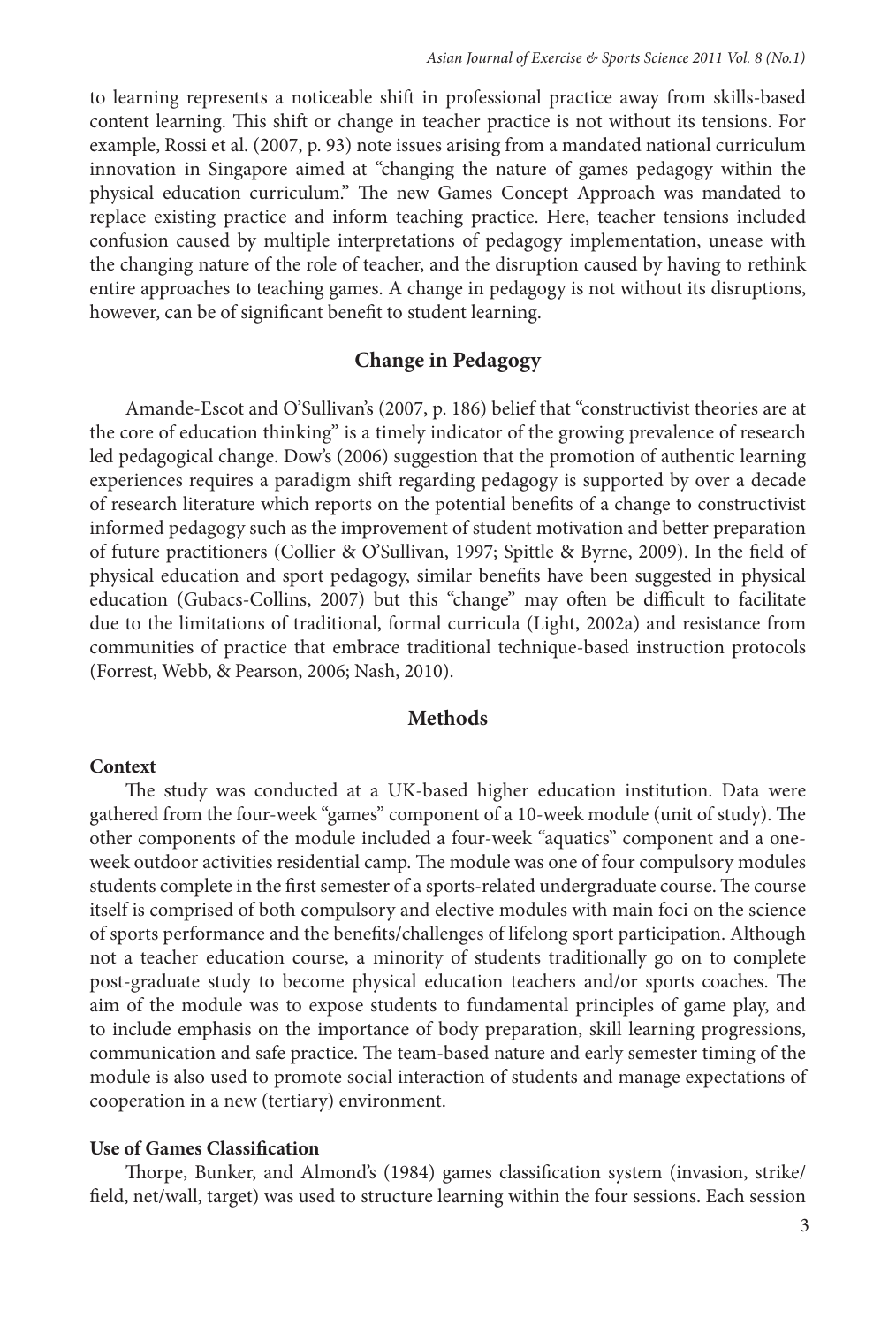consisted of participants' practical involvement in a diferent game categorised within the system (see Table 1). Adherence to this structure supports the use of a Game Sense approach to learning as modified and/or conditioned games within a classification often share common tactical problems, thus enhancing strategic understanding and tactical awareness (Hopper & Bell, 2001; Griffin, Brooker, & Patton, 2005). Each practical session ran for approximately 80 minutes out of a 90-minute timeslot.

#### **Table 1**

Structure of Learning-based on Thorpe, Bunker, & Almond's (1984) Games Classification System

| Week           | <b>Games Classification</b> | <b>Game Played</b>                                                                                                                                                                                    |
|----------------|-----------------------------|-------------------------------------------------------------------------------------------------------------------------------------------------------------------------------------------------------|
| 1              | Net/Wall                    | Badminton<br>Singles and doubles played                                                                                                                                                               |
| $\overline{2}$ | Striking/Fielding           | Matball*<br>An inclusive, indoor<br>hybrid game combining<br>elements of softball and<br>rounders, allowing multiple<br>numbers of team mates on<br>a base at any one time and<br>a "friendly feeder" |
| 3              | Invasion                    | Poloball*<br>Hybrid indoor game<br>combining elements of indoor<br>hockey and lacrosse played<br>six-a-side with foam polo<br>sticks and a dense foam ball                                            |
| 4              | Target                      | Varied<br>Participants developed,<br>played, and demonstrated<br>their own game based on<br>Mandigo, Butler, & Hopper's<br>(2007) fundamental principles<br>of target games                           |

<sup>\*</sup> he relatively unknown games of matball and poloball were deliberately chosen to negate participants' previous experiences of pedagogy associated with more common games played within that classification.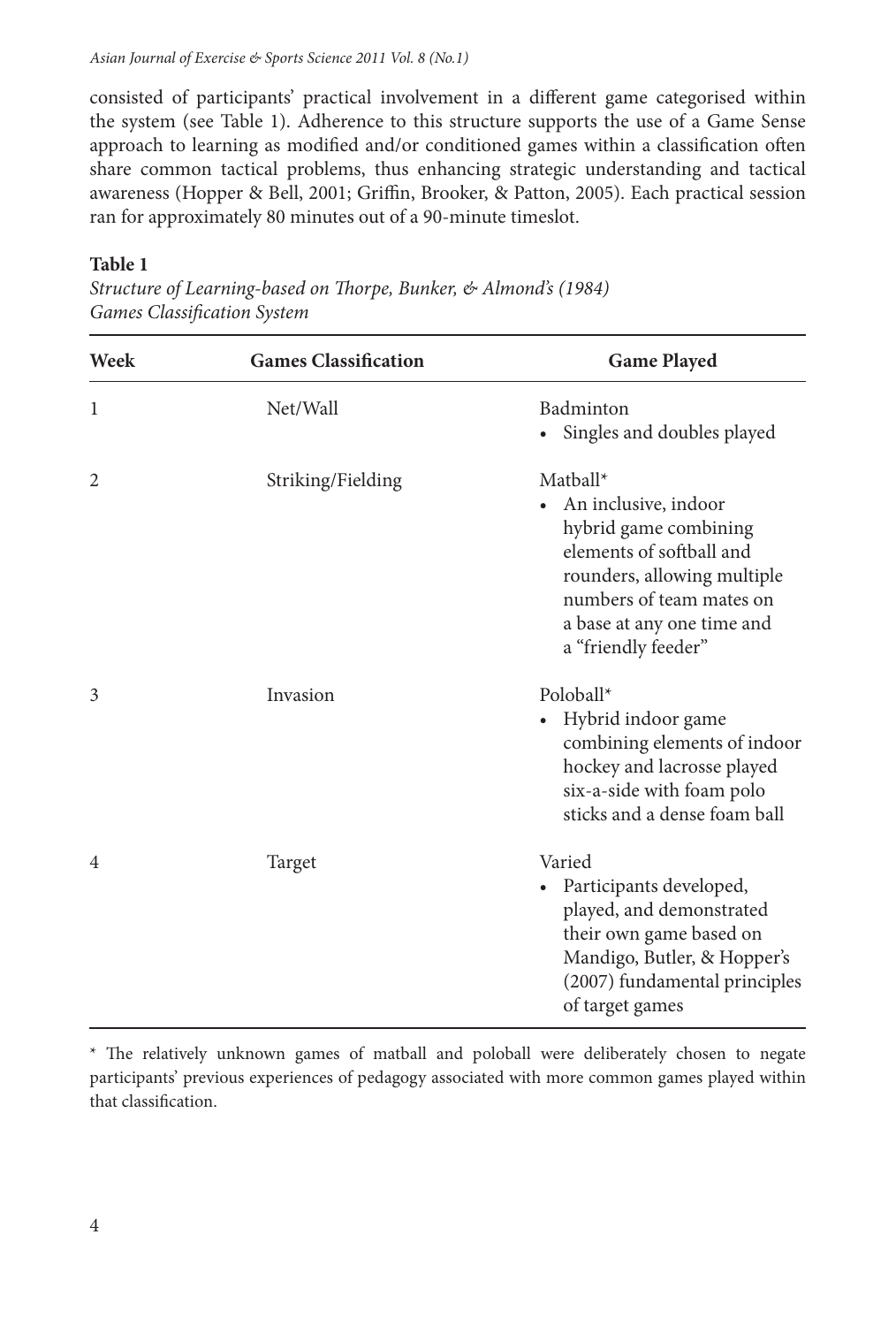A Game Sense approach to learning was utilised in each session (Light, 2006; Webb, Pearson, & Forrest, 2006) with Metzler's (2005) benchmarks for tactical games teaching used to verify implementation. All four sessions followed the same format (see Table 2) with regular opportunities provided for students to engage in peer-led discussion, teacher-led discussion (through individual and group question asking), observation, and individual/ group relection.

#### **Table 2**

Format Adopted for All Sessions

#### **Small-sided Games**

- Gradual introduction of rules
- Key concepts of space and time integral to game emphasised with each new game progression
- Use of "observation" group—one group of participants (i.e., one team out of three) would consistently be rotated out of play to observe and comment on aspects of game play
- Constant challenge of students through individual and group question asking
- Signposting of opportunities for group discussion/reflection
- Peer coaching responsibilities introduced

#### **Full-sided Game**

- Three teams selected—two teams would play the other would observe/discuss game play
- Use of "Freeze" command to stop game play and address cohort on specific occurrences/ developments

#### **Group Debrief**

Questions posed regarding perceived and actual development of individual and group, challenges faced, enjoyment of session, confidence in personal game play, and transfer of tactical confidence to another game in the same classification

#### **Participants**

All participants  $(n = 20)$  were in their first year of a three-year sports-related undergraduate degree (aged 18–21). From the seven tutorial groups that completed the four-week games component of the module a single tutorial group with 21 students was randomly selected. Twenty out of 21 students agreed to participate in the study. All participants identified having a positive association with physical education at secondary school, a key component in their desire to enroll in the course. All participants' names used in this paper are pseudonyms chosen to protect anonymity.

#### **Data Generation**

With institutional ethics approval, data was gathered from all 20 participants via a multiple methods (two-phase) approach. Thus, findings could be accepted with greater confidence (Brewer & Hunter, 1989). Open-ended questionnaires were completed by all 20 participants (100% response rate) prior to involvement in the irst scheduled practical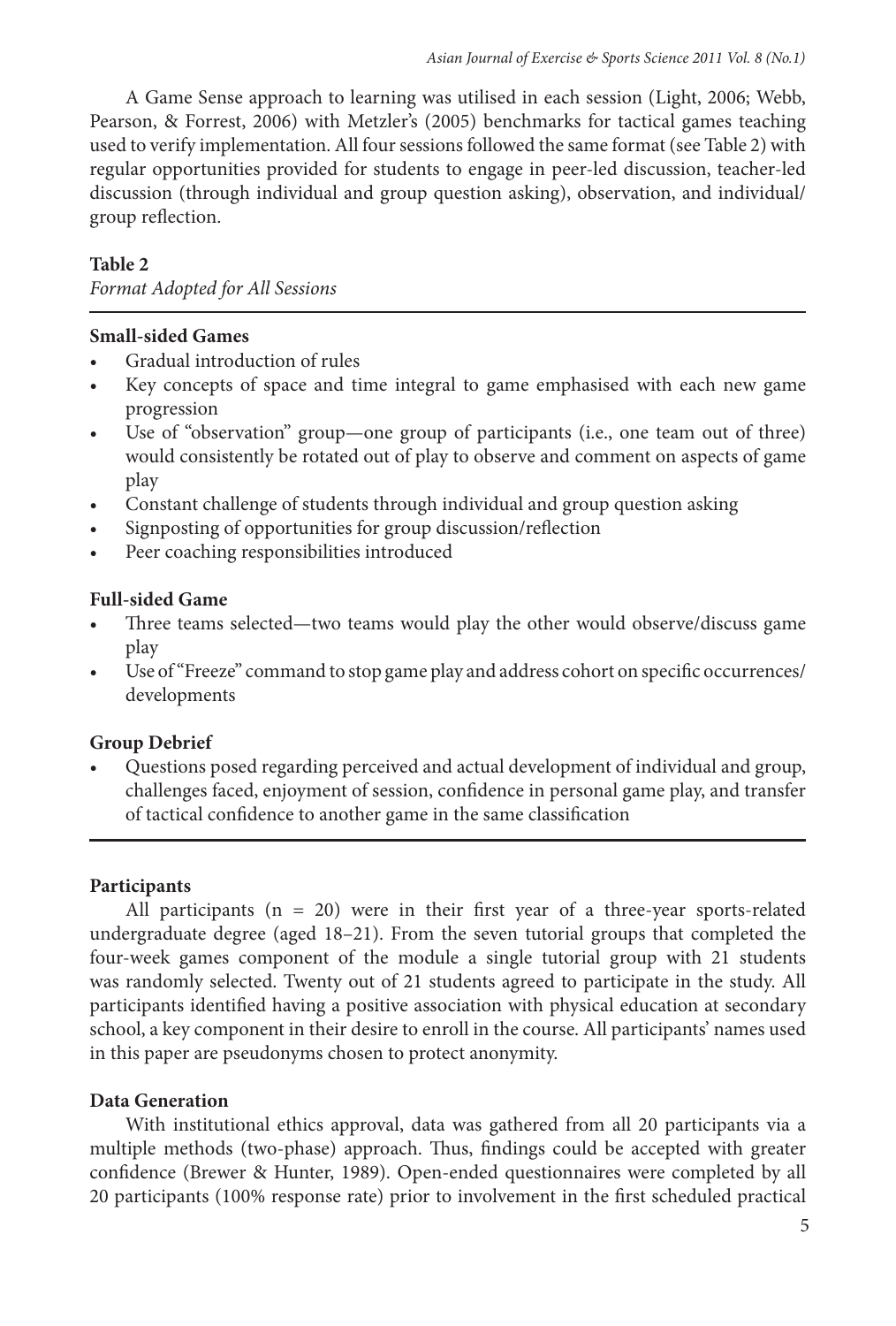session. Participants were also invited to complete a relective log ater each session with a 50% response rate. Field notes detailing researcher relections and observations were recorded during and ater each session.

**Phase 1: Open-ended questionnaire.** Four main themes were prioritised in the questionnaire to establish an overall understanding of participants:

- Physical education and/or sports club experiences of different teaching pedagogies (including information on structure of class (i.e., gender segregation, ability grouping)
- Reaction to those pedagogies (i.e., preference)
- Level of game awareness (i.e., tactical and technical skill execution confidence) when playing games of different classification
- Understanding of a Game Sense approach to learning

he data included in the participants' questionnaires were used to support the analysis of information included in their relective log.

Phase 2(a): Reflective log. Participants were provided with a reflective log, which they were asked to complete after each session detailing their perceptions of the following:

- The session
- The pedagogy (learning approach) used
- Its suitability to the games classification
- Comparisons with previous experiences of learning that game (or similarly classified games)

Each reflective log contained a list of thought-provoking "seed" questions designed to stimulate and guide relection. Participants were advised that they were not obliged to use these questions and that relections could be made at any time ater relevant sessions. According to MacFarlane (2001) and Jasper (2005), the completion of a relective log is synonymous with the desired development of critical thinking protocols through promoted connectivity of past and current experience. his notion of connecting past and current experience through relection to instigate meaningful learning is an extension of Dewey's (1916/1997) work and, signiicantly, forms the basis of constructivist-based pedagogies such as Game Sense (Light, 2006).

**Phase 2(b): Researcher field notes.** Individual and group behaviour was observed throughout each practical session with a ield log completed to record individual, group, and my own afective responses to the learning environment and prevalence of tactical discussion (including constructive feedback) (Thomas, Nelson, & Silverman, 2005). My combined role of teacher and researcher, supported by the ideals associated with a participatory action research approach (Reason & Bradbury, 2001), was seen to minimise researcher obtrusiveness with participants conditioned to teacher movement and communication as representative of a "usual" physical education/sport training episode (homas, Nelson, & Silverman, 2005).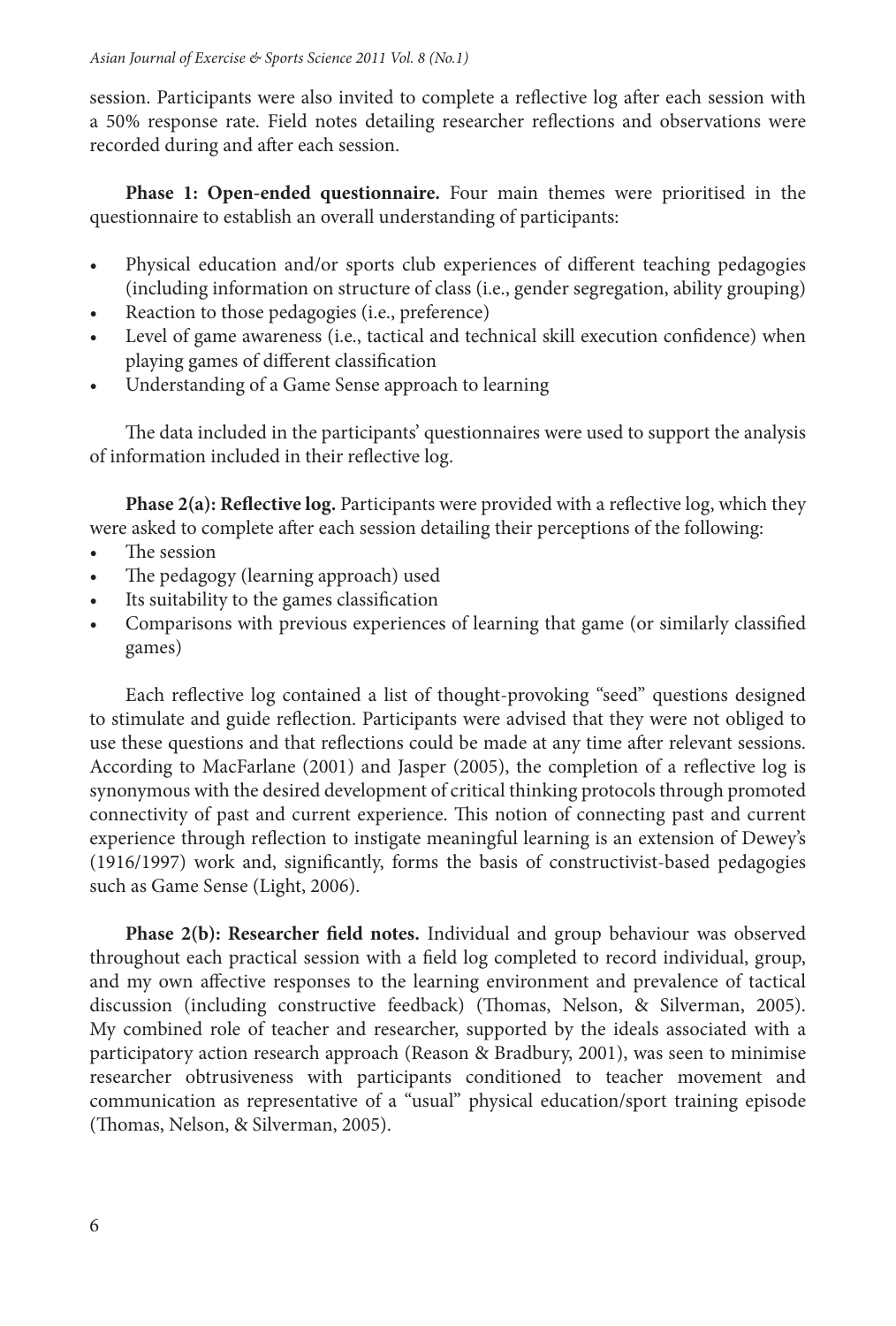#### **Data Analysis**

he qualitative data gathered from questionnaires, participant relective logs, and researcher field notes were organised and coded via inductive coding procedures outlined by Thomas (2006). Multiple levels of analysis were conducted concurrently whilst data was gathered to identify prominent themes and to discover underlying meanings (Light & Georgakis, 2008; Creswell, 2009). The use of inductive procedures was chosen to allow significant themes to emerge from two separate data sources (from participants and myself as primary researcher) and to reduce raw data gathered into dominant, representative summaries of information (Thomas, 2006).

#### **Results and Discussion**

he results are presented here under the three main themes to emerge from the data analysis in regard to student perceptions and my relections upon the experience as teacher/ researcher.

#### **Positive Experiences of Game Play**

Data collected from Phase 1 open-ended questionnaires indicated an overwhelming majority of participants having positive experiences of competition and game play throughout their primary and secondary schooling. The participants felt that such positive experiences were the main factors contributing toward prolonged sporting involvement with common reference made to "inclusion," "fun," and "friendship." This lends support to similar studies completed by Light & Georgakis (2006) and Harvey (2009) drawing attention to the importance of the afective aspects of participation in games.

There was, however, also some support for what Thorpe & Bunker (1986) describe as a traditional, technical, teaching approach, although the presence of game-based engagement in each of the examples provided below still exists and strengthens the relationship between engagement in game play and positive experience:

he type of lesson I enjoyed most was when you did skill drills then put them in a game situation... (Rachel, questionnaire)

(I enjoyed) when at the start you worked on skills, then played games/matches at the end. (Harry, questionnaire)

According to Yukelson (1997), participation in an environment that facilitates a positive, cohesive, and supportive group atmosphere more oten than not is the basis for a successful team. The development of teamwork is often a central learning outcome and/or key assessment component of most physical education/sport team programmes. However, the use of pedagogies that limit communication and social interaction oten fail to provide the necessary learning environment required for efective development of teamwork and ultimately successful skill execution. Research conducted by Harvey (2009) describes how soccer players using Game Sense pedagogy reported a perceived development of communication and teamwork through their involvement in game/match situations. Similar perceptions were documented in relective logs highlighting numerous opportunities for personal and team-orientated development: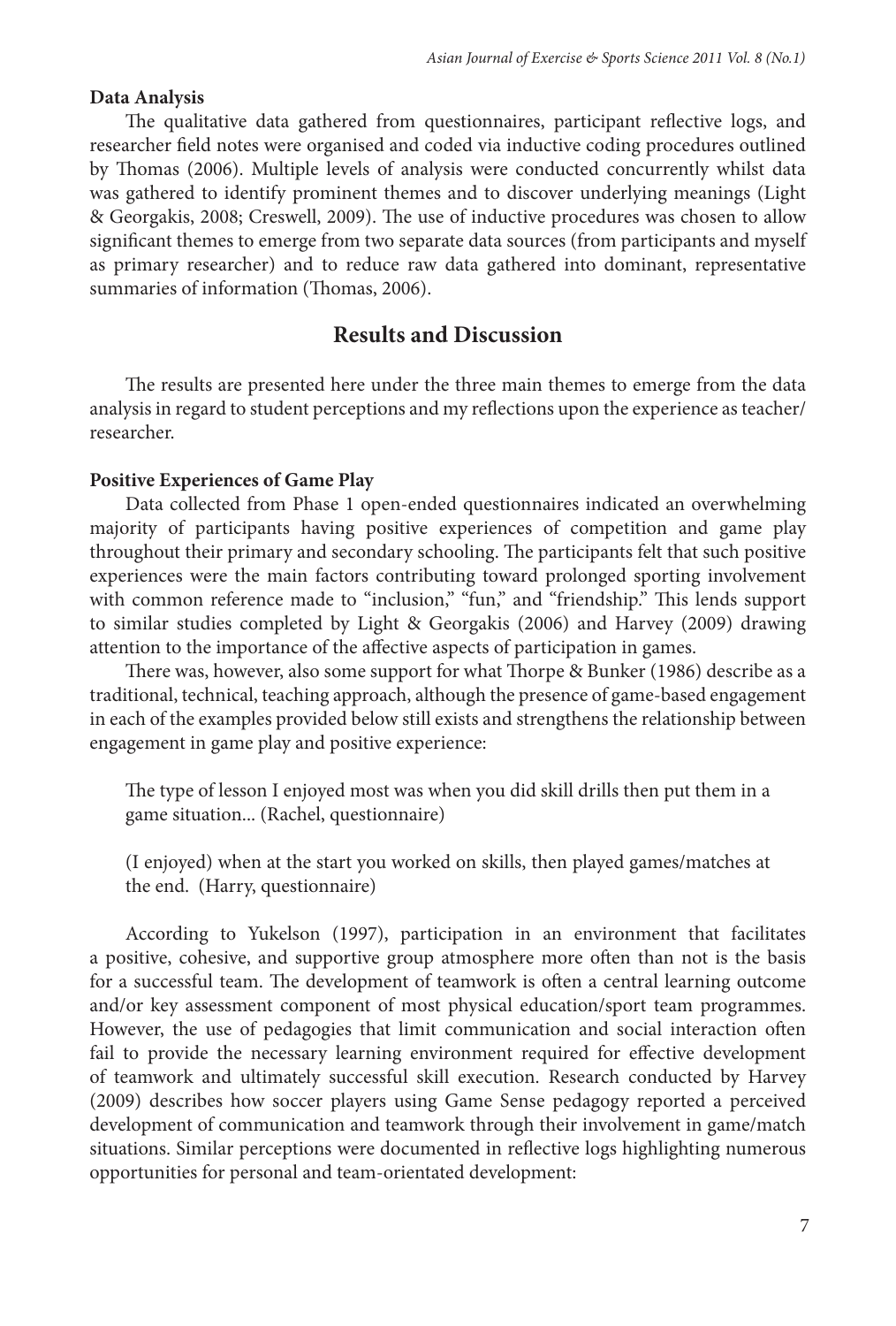I also enjoyed the games that we played previous to the inal that showed the progressions, building confidence and communication in our smaller teams. Meaning when you eventually got to matball you had good communication and teamwork. (Ian, relective log, session 2)

The session progressed, starting with a warm up which involved working with pairs then switching so I got to work with many people. This was a good way of socializing in the session and developing teamwork skills. Starting to do some games... these increased my confidence within the group. We picked up tactics such as sticking together so we could pass the ball faster, running as soon as the ball was hit, getting space awareness. (Olivia, relective log, session 2)

#### **Opportunities Provided Through Use of Game Sense**

**Cognitive engagement.** The classification of games by Bunker and Thorpe (1982) was designed to allow the transfer of tactical ideas and relationships across games to improve decision making capabilities (Butler & McCahn, 2005; Webb, Pearson, & Forrest, 2006). It is the sharing of similar tactical problems to be solved that allows for this transfer of tactical understanding between games (Webb, Pearson, & Forrest, 2006). Participant comments below from Olivia and Ian relect these sentiments and suggest that their exposure to Game Sense pedagogy promoted cognitive engagement through tactical understanding transfer within a games category:

I believe I would be able to transfer my skills I have learnt from poloball, with tactical spacing and transfer it into a game like netball and get the players to stick to separate zones to spread the defense out and greater chance of getting it to the D. (Olivia, relective log, session 3)

I may take some of the things learnt in poloball, like spacing, into consideration when next playing hockey. (Ian, reflective log, session 3)

Research suggests that deeper learning of Game Sense pedagogy occurs through actual first hand experience of Game Sense pedagogy and reflection upon it (see Light, 2002b; Light, 2002a; Light, 2003; Light & Georgakis, 2008). he incorporation of an "observation" group during small–sided and full games provided participants in this study with a "structured" opportunity to stop, observe, and discuss game play to enhance understanding. This was designed to prevent the occurrence of what Brooker et al. (2000) described as students' desire to give answers they believed the teacher wanted to hear in order to continue playing. Comments made by Gary and Dave below suggest that appropriate opportunities to engage in deeper cognitive relection were available, further suggesting the occurrence of what Light (2002a; 2002b) suggests as "higher order thinking." his heightened cognitive engagement was also demonstrated through their articulation of game specific, contextualised skill execution to advantage personal game play:

I realized when observing that I need a lot more tactical awareness on a badminton court because when playing an experienced player you need to make more of an effort to work the opponent so that they make mistakes. (Gary, reflective log, session 1)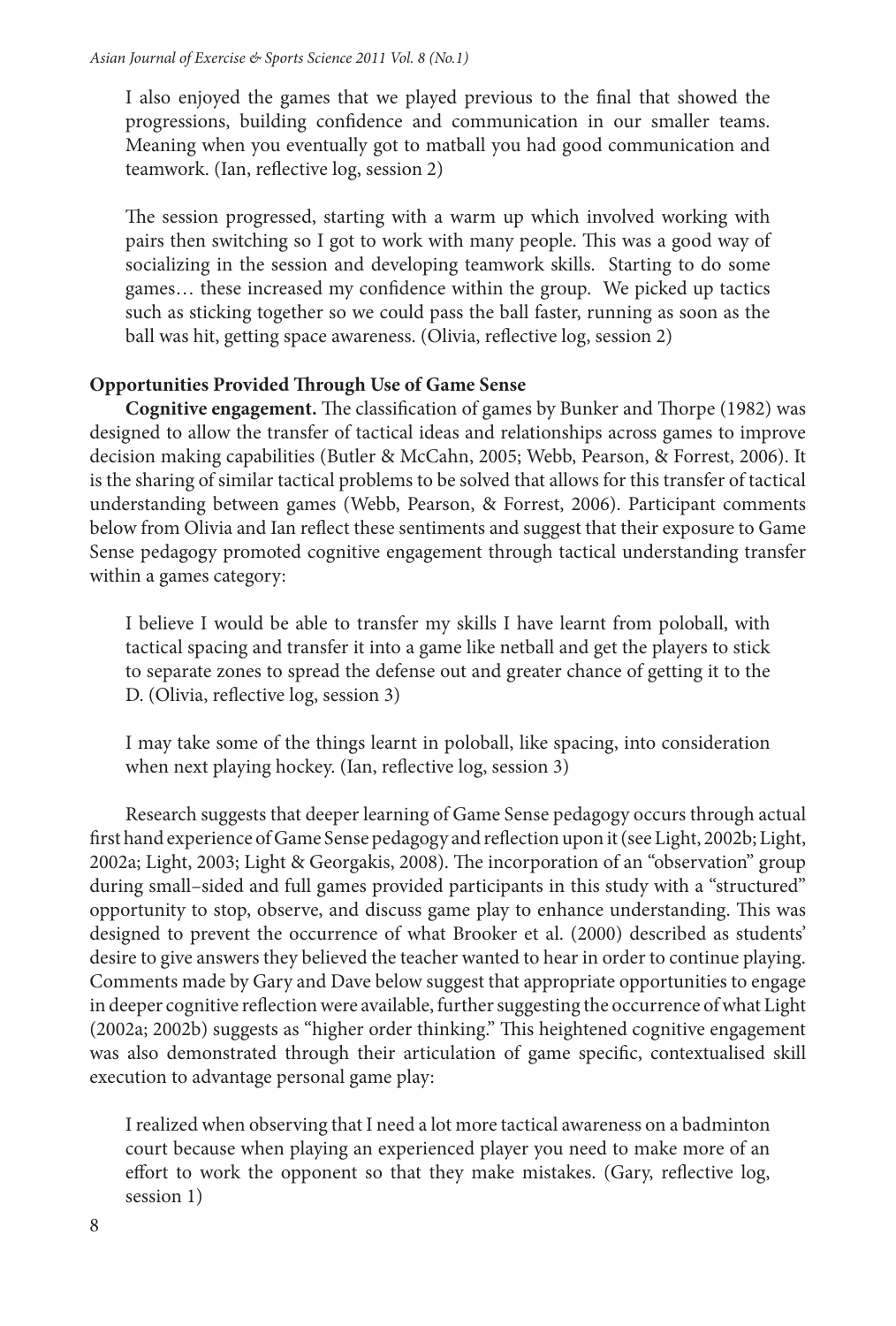The session has made me realize how games are often a lot more tactical than they appear and time is spent focusing on taking advantage of the opponent's weaknesses as well as on your own play. (Dave, relective log, session 1)

Gary and Dave's comments also allude to a growing awareness of the need to consider opponents weaknesses as a major inluence on the adoption of a particular tactical approach. This supports Harvey's (2009) findings that suggest through the use of Game Sense participants are able to familiarize themselves with opponents strengths and weaknesses in game like scenarios for personal/team advantage. For a minority of participants, however, there were perceptions that limited cognitive development of relevant game play requirements:

Some negative transfer from other sports knocked my confidence slightly... I did not improve my tactical awareness. (Liam, relective log, session 4)

Of significance, here is the length of time participants were exposed to a Game Sense approach to learning, and in efect, if Game Sense can address issues of negative transfer reported by participants. It is certainly conceivable that participants' perceptions of learning opportunities aforded to them were somewhat limited by the constraints of module delivery, specifically the short four week data capture period. In contrast, Harvey's (2009) study of soccer players' perceptions of learning with Game Sense occurred over a sporting season. This limited exposure to Game Sense and previously attained lack of confidence in playing games from a particular category suggests a longer period of induction is required for participants to begin challenging prior conceptions:

In poloball I didn't think that enough time was given to practice with the stick. Therefore, I wasn't very confident at using the stick and in the big games I didn't participate in them as I normally would, as I didn't want to let the team down because my skills were not very good. Also, as I wasn't confident I didn't enjoy my learning experience, and now would probably not want to play poloball again. (Natalie, relective log, session 2)

In addition to issues of length of exposure to pedagogy and prior conidence of play within a games category, when referring to the use of a Games Sense approach, Brooker et al. (2000, p. 20) stated that "this new practice was competing for the ground already occupied by the existing curricular practices fashioned over time by tradition." hus supporting Light's (2002a) comments on the difficulties associated with pedagogical change caused by limitations of traditional curricula and the importance of adherence to a longer term induction regime.

**Emotional engagement.** As Pope (2005) surmises, it is oten the cognitive aspects of understanding in games that enjoy a greater research profile than our pursuit of understanding of the emotional or afective dimensions of game play. From an education perspective, Hargreaves (2003) highlights the positive and negative efect emotion can have on teaching and learning—a central theme in Light's (2003) study into emotion and teaching in games which links positive emotional experience (facilitated by a TGfU approach) to improved understanding of game play. Suggestions of positive emotional engagement and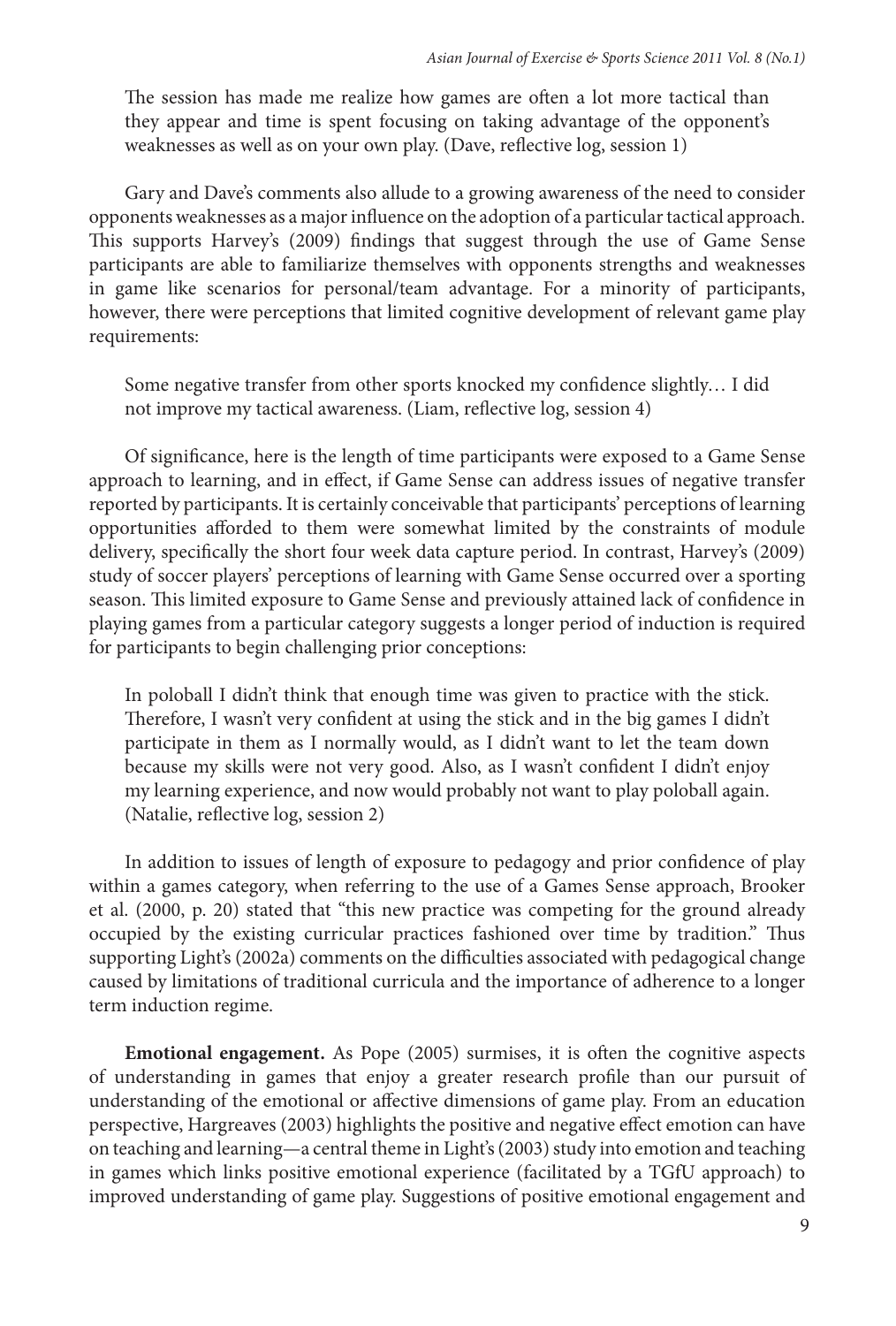links to improved game play understanding were also found within participant relections within this study:

I have never played this sport before…but seemed to always do well (thus) my confidence has increased. (Kevin, reflective log, session 2)

I think the whole games module was well delivered and fun, and it gave me more respect for games players as it made me appreciate how much skill and tactical awareness is needed in a games situation. My confidence has improved... the sessions have increased my desire to participate in games on a more regular basis. (Alexandra, relective log, session 4)

Alexandra's comment above was also made ater initially articulating in the questionnaire an aversion to team games due to "having to depend on others" and "not being one of the group," thus, having a preference for playing individual sports such as "gymnastics or swimming." Her recount of a positive change in experience ater only four weeks of exposure to Game Sense pedagogy was also relected by preservice, primary school teachers in Light's (2002) study over a similar time period. This "sense of belonging, worth and self esteem" that Light & Georgakis (2006, p. 7) describe as being central to learning via a Game Sense approach was evident not only for Alexandra during collective problem solving opportunities, but also as a result of individual interactions between myself and the students.

I am amazed at the domino efect caused by individual engagement throughout the session. It seemed as though every time I instigated one-on-one discussion with a student others would appear with their own questions about their learning. Their viewing of one-on-one attention being provided seemed to provide them with the confidence to take ownership of their learning, which on occasion seemed to be relected in greater animation and outward reaction to experiences. (Researcher field notes recorded after session 1 conclusion)

hese animated responses, resulting from a developing appreciation of the game, were also reported by Light's (2003) study on preservice primary teachers' irst experiences of TGfU. Also of significance were the numerous opportunities created by the pedagogy (Light & Georgakis, 2006) to engage in personal and team-based learning without reliance on instruction from the teacher. This sense of learner empowerment is a core justification for the use of Game Sense or other constructivist approaches for learning (Gréhaigne, & Godbout, 1998; Light, 2003; Light & Georgakis, 2006).

I enjoyed talking to and getting to know my opponents… I thought I would be told off for talking and laughing but all that was OK. (Olivia, reflective log, session 1)

We picked up tactics such as sticking together… we picked them up as a team. (Olivia, relective log, session 2)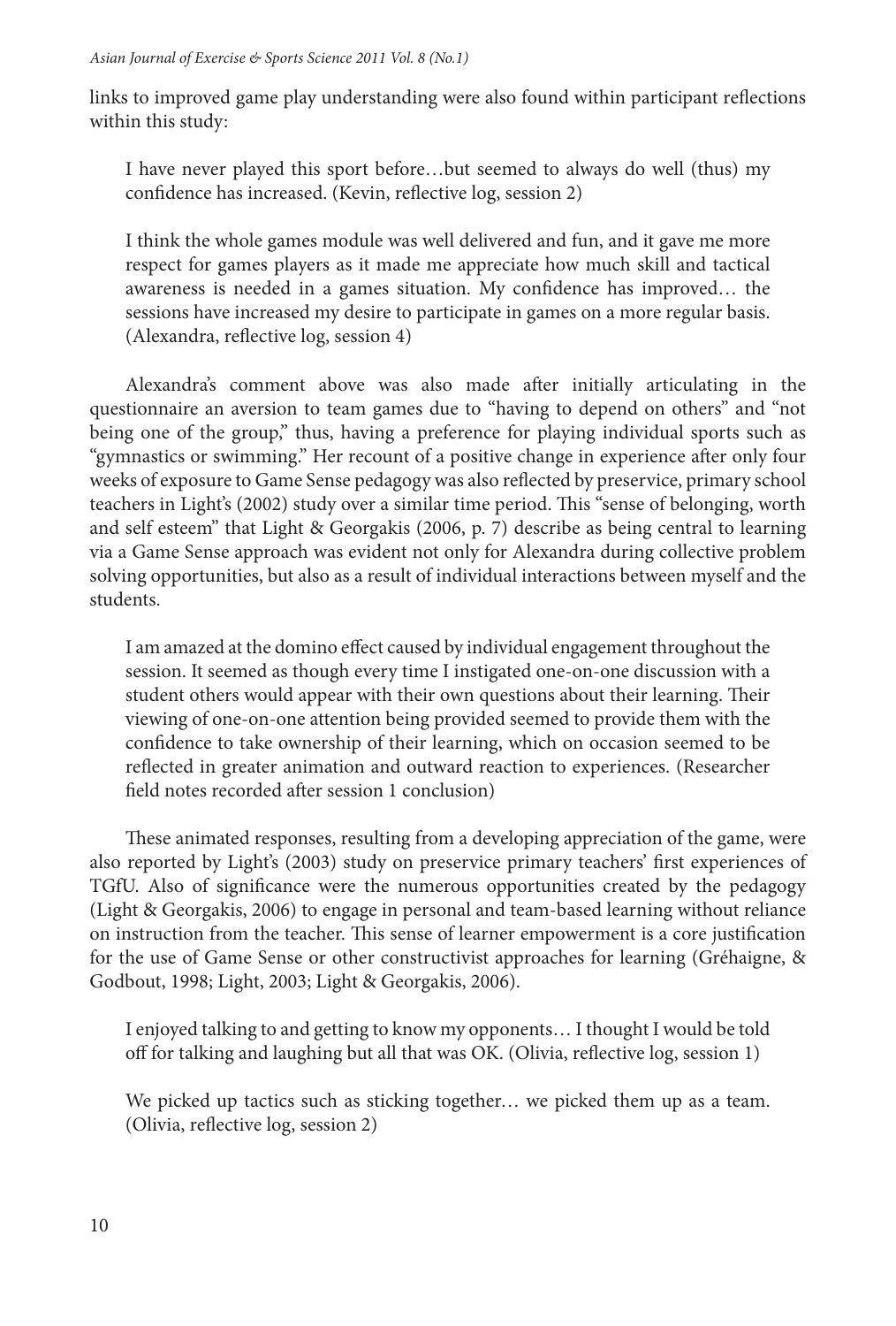Of equal signiicance were the participants' perceptions of opportunities for meaningful one-on-one engagement with the teacher especially in a time of increased massiication of higher education:

Talking is very important. I found this session I was able to seek clariication from (the teacher) whenever I wanted. (Liam, relective log, session 2)

By the end of the fourth session, it had become apparent that the opportunities for learning provided by the change to a Game Sense approach relied heavily on two areas of learning management. First, how sessions were structured (in this case a small-sided approach adapted from Webb, Pearson, and Forrest (2006)), and second, my posing of questions as teacher to facilitate engagement in tasks appropriate to game awareness development and participant capabilities (Mandigo, Butler, & Hopper, 2007).

#### **Challenges of Efective Questioning**

he role of question asking to facilitate deeper tactical and game understanding is critical to the success of Game Sense. Question asking ofers participants an opportunity to challenge existing conceptions through verbalisation of thoughts, discussion, and debate (Light, 2003; Light, 2008; Harvey, 2009). Select ield notes highlighted the continual challenge faced when formulating and asking appropriate questions to facilitate students' construction of game awareness knowledge:

Appropriate question asking is a difficult skill to master. I need to learn how to do it better…to facilitate construction of knowledge not just share with students my understanding of the situation. Asking appropriate, relevant questions requires greater preparation prior to session as well as the skill to adjust questions in response to game play. (Researcher field notes recorded after session 4 conclusion)

To develop beyond the elementary phase of question asking alluded to in the ield notes above adherence to Webb and Pearson's (2008) four main areas of question asking (strategies of play, technical execution, rules of game, and psychological attributes) may provide the necessary structure for improved question asking preparation. hrough a focus of questions on these four areas as well as further use of Game Sense pedagogy with diferent age and ability groups, it is hoped that more efective phrasing of questions results.

Gubacs-Collins (2007) stated that the asking of relevant questions was dependent on tactical understanding of the game being played. But for me, the limiting issue was less about a lack of understanding of the tactical elements of game play associated with each diferent classiication of game and more about the need to trust what Vygotsky (1978) describes as the process of knowledge acquisition through collaborative interaction and the immediate learning environment. My reluctance to trust the learning environment and the process of collaborative knowledge generation has been reported in other studies (see for example, Roberts, 2011) and is clear in my field notes made prior to the first session:

I have not worked with these students before and have very limited understanding of their general approach to study and practical engagement. I am apprehensive about how the sessions will unfold and if the pedagogy will be "accepted." (Field notes recorded prior to session 1)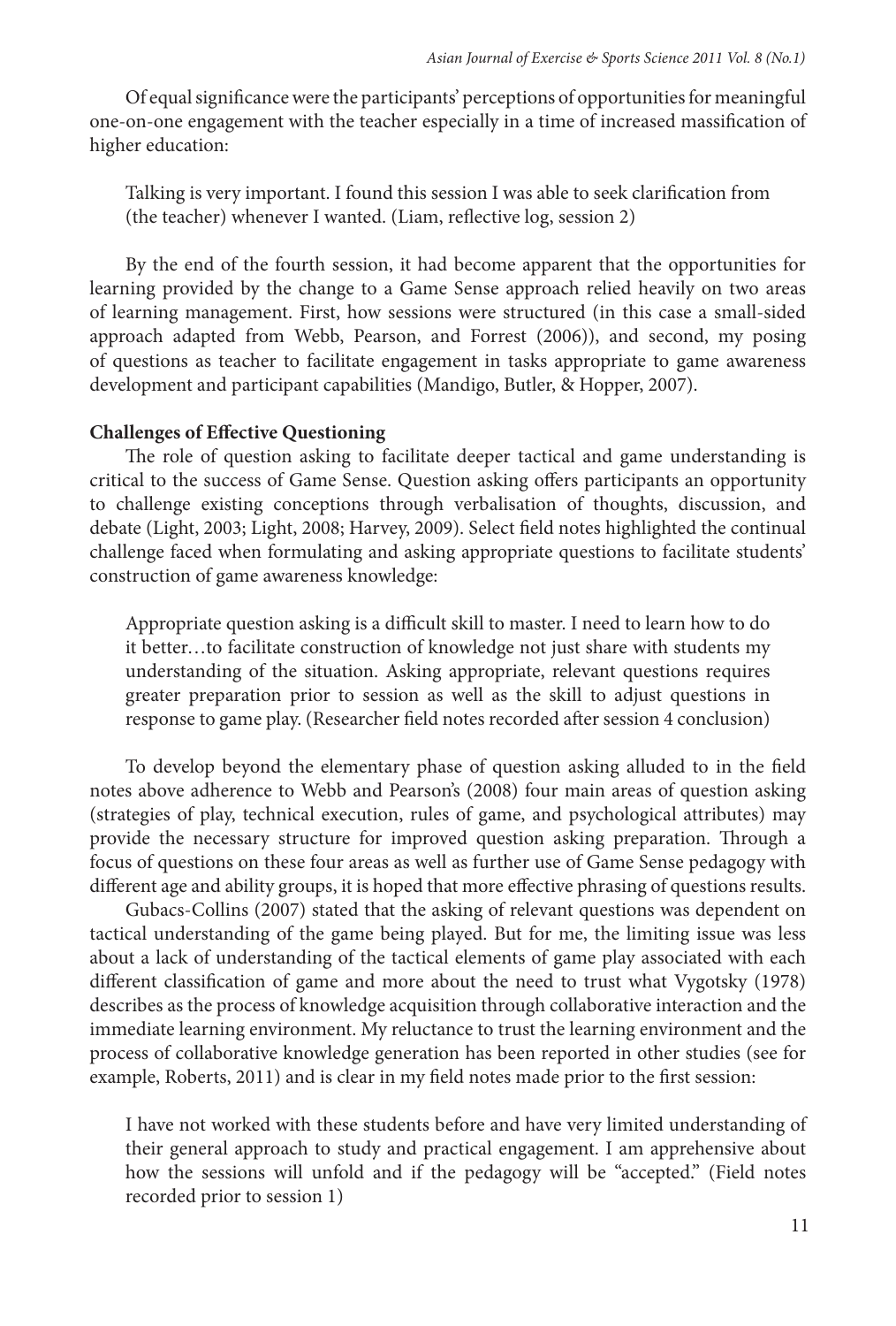Research conducted on similar student-centred pedagogies utilising social interaction as a means for learning has presented speciic concerns over student knowledge attainment. For example, Wallhead and O'Sullivan (2007, p. 225) reported in their study of a sport education season that "participants failed to learn higher order content during peer teaching primarily due to deficiencies in the student coach's ability to elaborate content through appropriate demonstration, error diagnosis, and task modification." Thus, although there is lexibility in the choice of knowledge construction processes available to Game Sense users (i.e., availability of diferent teaching approaches) how the learning environment is structured and the experience of the teacher should be key considerations.

#### **My Experience as Teacher/Researcher**

**Challenges in teaching Game Sense.** Some of the challenges to engagement that participants commented on were linked more to the game being played rather than any pedagogical issue. Participants oten negatively compared the key skills required for poloball and matball to key skills obtained in other games:

I found the game and techniques hard to master and the equipment hard to use… this made me become de-motivated. (Alexandra, relective log, session 3)

As my main sport is hockey it was sometimes frustrating when playing, as there was some negative transfer. (Ian, relective log, session 3)

These comments on negative transfer between games are supported by field notes completed during each of the poloball and matball sessions:

The influence of rounders on decision making during the full game is obvious. his includes batting technique utilised (i.e., stance at plate and one-hand grip). Two students that were "thrown out" ater choosing to run on their irst missed attempt at bat were lambasted by team mates, yet defended their actions by stating "that's what we are use[d] to." (Field notes recorded during session 2)

he issue of negative transfer between games and the role of TGfU (and Game Sense) in facilitating both positive skill transfer and principles of game play transfer is still one of contention among physical educators and motor learning theorists (McMorris, 1998; Forrest, Webb, & Pearson, 2006). Further empirical research is required in this area to explore the transfer of game play skills and principles between games of similar classification.

Challenges associated with data generation. From a data generation perspective, students recorded varying degrees of relection in a relective log limiting potential analysis of certain participants' perceptions of Game Sense. For example, in response to seed question 2: Describe how you felt and what you learnt as a result of the identified pedagogy used during the session (which was included in a cover sheet at the beginning of each relective log), a range of responses were reported, including the following:

I also enjoyed the games that we played previous to the inal that showed the progressions, building confidence and communication in our smaller teams. Meaning when you eventually got to matball you had good communication in your teams. (Ian, relective log, session 2)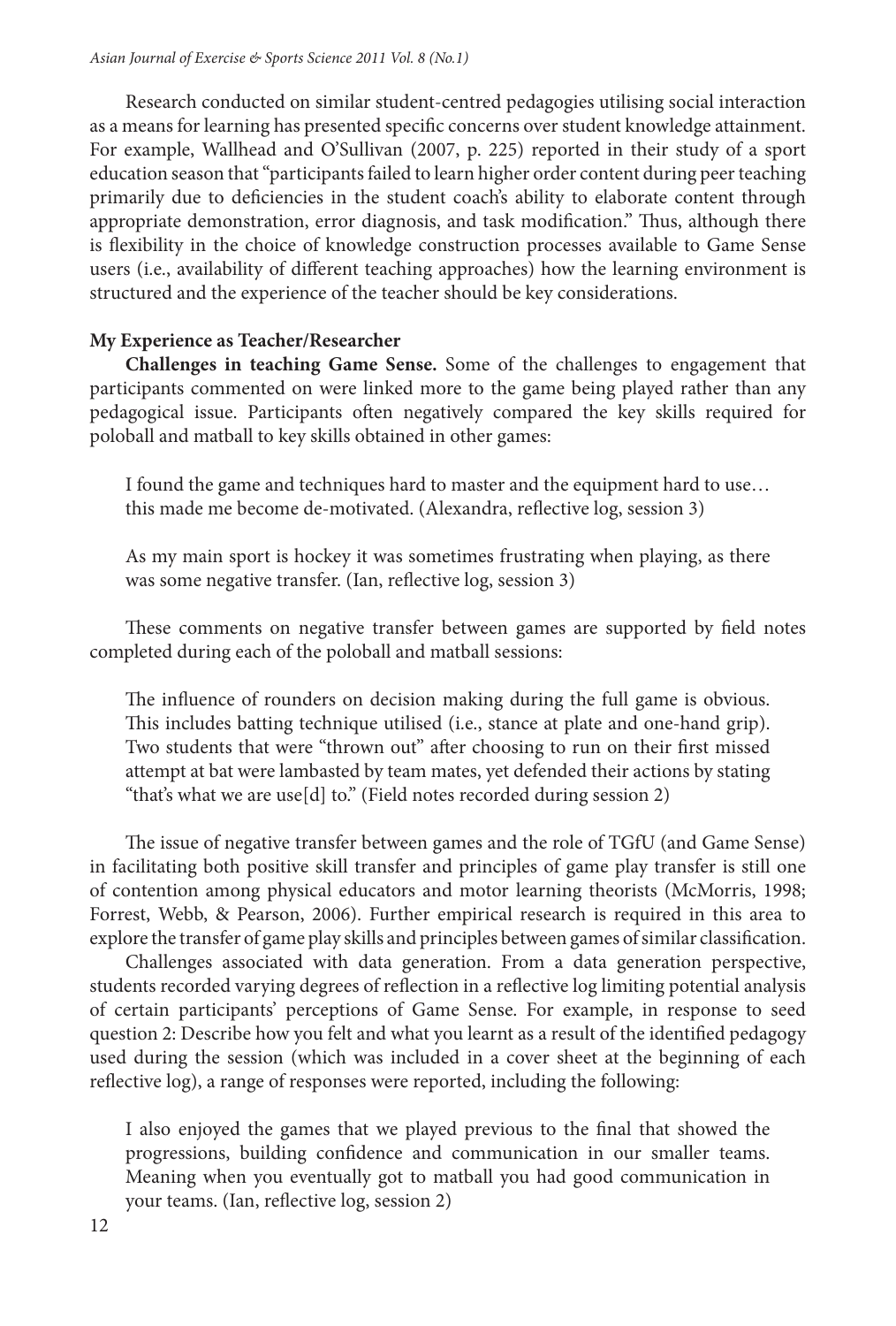Not much, I still don't like badminton. (Mark, relective log, session 1)

Yet, as Jasper (2005) suggests, the data generated by reflective accounts (from participants and/or researchers) may come in many diferent forms or complexities, but when considered with other data, may be more insightful. For example, to supplement Mark's comments from his relective log above, his completed questionnaire highlighted his lack of exposure during secondary school to net/wall and target games. Thus, although the depth of relection recorded in the relective log is limited, when combined with additional data further meaning could be assigned.

#### **Implications**

#### **For Teaching Practice**

An appreciation for the potential benefits of a Game Sense approach to learning was evident throughout the majority of participant relections and personal ield notes used for this study. In the case of this study, this suggests that Game Sense was efective as a primary learning pedagogy for undergraduate sports students to develop and enhance their own learning. The results also endorse my use of Game Sense to enhance the social interaction opportunities that are vitally important to participants' prolonged sporting involvement. Tentatively moving beyond the limits of this study the wider implications for teaching practice include the use of peer teaching initiatives and the sign posting of group relection opportunities within the pedagogy to promote deeper learning of game awareness skills.

#### **For My Own Teaching**

My previous experience of taking a Game Sense approach to teaching was when I was teaching a junior secondary physical education class during a ten-session unit of striking/fielding games. The all-male class responded positively to the context of gamebased learning yet their development of game play awareness and knowledge seemed to me to be somewhat restricted. On relection, I gave limited in-class time to the students to engage in game-related discussions. With the benefit of a lot more reading about Game Sense and thinking about my use of Games Sense pedagogy in this study with included structured observation/discussion segments that incorporated timely access to discussion opportunities with their peers and myself, I feel that I need to pay greater attention to the facilitation of student to teacher and peer discussion opportunities during periods of game play and of game play observation.

#### **Conclusion**

Findings from this study reinforce the importance of positive emotional, affective, and cognitive engagement of learners for their learning and realising the potential that the Game Sense approach holds for facilitating learning. These findings are commensurate with those found in similar studies by Light and colleagues (Light, 2002a; Light & Fawns, 2003; Light & Georgakis, 2006; Light & Georgakis, 2008). Positive experiences of game play through the use of Game Sense are also likely to be persuasive factors in encouraging long term participant involvement in games/sport. The combined use of participant reflections and researcher ield notes enabled me to identify opportunities provided by a Game Sense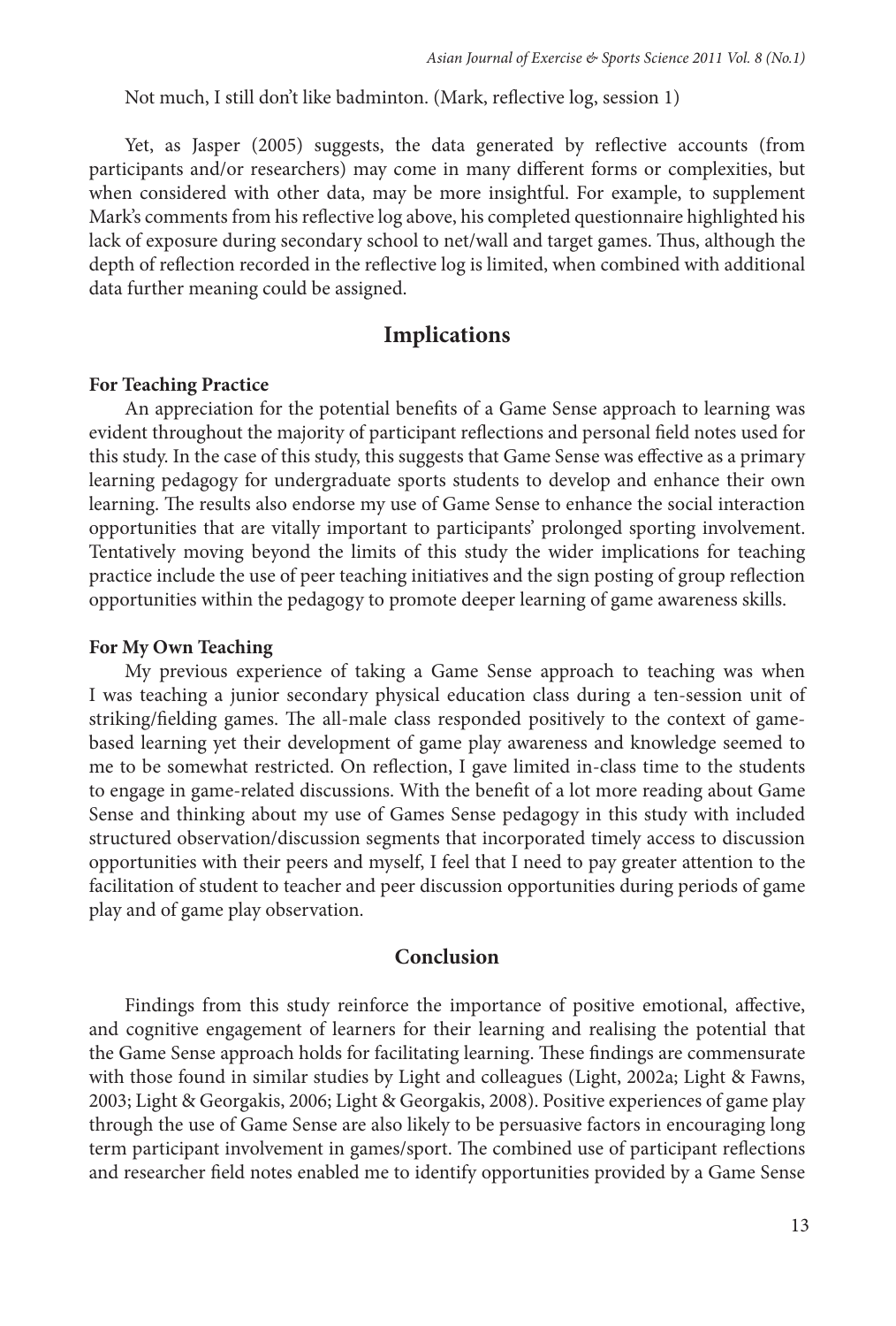approach for learning and to foster positive results from both student perspectives and my own as teacher/researcher for the use of Game Sense in a higher education setting. The value of this study to me as the researcher through the analysis of personal teaching practice was supported by a range of participant comments on the appropriateness of the pedagogy and its implementation. Challenges associated with the efectiveness of teacher questioning to stimulate game play knowledge construction were apparent throughout my relections on each session supporting other research that has identiied the challenges involved with questioning in TGfU (Roberts, 2011). Thus, further preparation of questioning in line with Webb and Pearson's (2008) four main areas of question asking is required for improved attainment of learning outcomes. Further empirical research is required to ascertain the role Game Sense may have in limiting negative skill transfer between games of similar classiication. Finally, the following ield note I recorded at the conclusion of the inal session can sum up the impact this study will have on my future teaching practice:

…In essence, the axis upon which my entire approach to teaching at higher education level has shifted. The potential of Game Sense to utilise multiple resources to enhance games learning is significant. It will result in the continued adoption of a learning focus in my sessions, rather than a teaching focus.

#### **References**

- Amande-Escot, C., & O'Sullivan, M. (2007). Research on content in physical education: heoretical perspectives and current debates. Physical Education and Sport Pedagogy, 12(3), 185–203.
- Bass, R. (1999). The scholarship of teaching: What is the problem? Creative Thinking about Learning and Teaching, 1(1). Retrieved May 15, 2010 from http://doit.gmu.edu// Archives/feb98/rbass.htm
- Brewer, J., & Hunter, A. (1989). The multimethod approach and its promise. In J. Brewer & A. Hunter (Eds.), Multimethod research: A synthesis of styles ( pp.13–28). Newbury Park, CA: Sage.
- Brooker, R., Kirk, D., Braiuka, S., & Bransgrove, A. (2000). Implementing a game sense approach to teaching junior high school basketball in a naturalistic setting. European Physical Education Review, 6(1), 7–26.
- Bunker, D., & Thorpe, R. (1982). A model for the teaching of games in secondary schools. Bulletin of Physical Education, 19, 5–8.
- Butler, J. (1996). Teacher responses to Teaching Games for Understanding. The Journal of Physical Education, Recreation, & Dance, 67, 17–20.
- Butler, J. (2009). TGfU pet-agogy: old dogs, new tricks, and puppy school. Physical Education and Sport Pedagogy, 10(3), 225–240.
- Butler, J., & McCahn, B. (2005). Teaching Games for Understanding as a curriculum model. In L. Griffin & J. Butler (Eds.), Teaching games for understanding: Theory, research, and practice. Stanningley: Human Kinetics.
- Butler, J., Mitchell, S., Oslin, J., & Griffin, L. (2008). The way forward for TGfU: Filling the chasm between theory and practice. Physical and Health Education Journal, 74(2), 6–12.
- Collier, C., & O'Sullivan, M. (1997). Case method in physical education higher education: A pedagogy of change? Quest, 49(2), 198-213.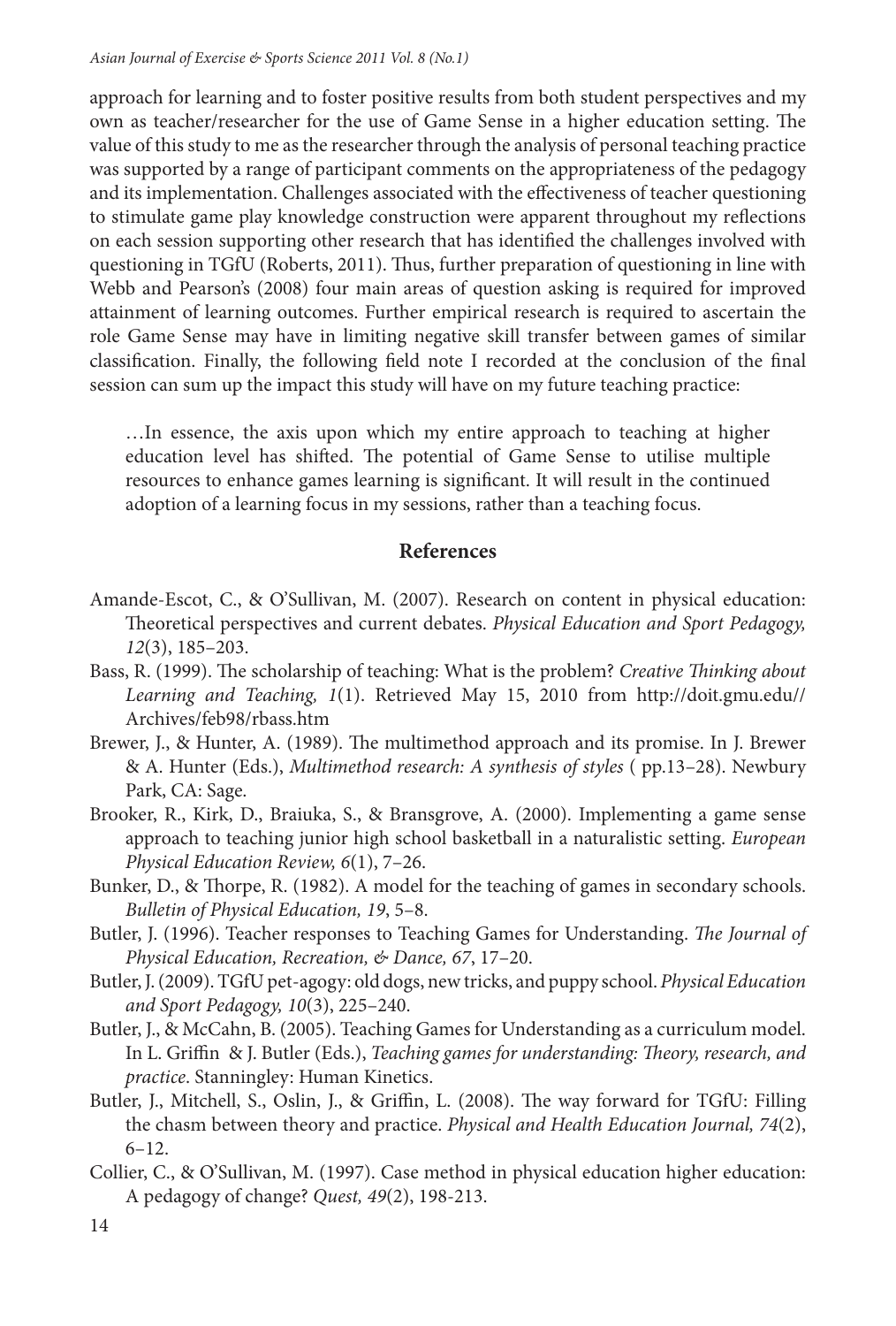- Creswell, J. (2005). Educational research: Planning, conducting, and evaluating quantitative and qualitative research. New Jersey: Prentice Hall.
- Dow, W. (2006). The need to change pedagogies in science and technology subjects: A European perspective. International Journal of Technology and Design Education, 16, 307–321.
- Dewey, J. (1997). Democracy and education. New York: Free Press. (Original work published 1916)
- Fincher, R., & Work, J. (2006). Perspectives on the scholarship of teaching. Medical Education 40(4), 293–295.
- Forrest, G., Webb, P., & Pearson, P. (2006). Teaching Games for Understanding: A model for pre service teachers. Paper presented at ICHPERSD International Conference for Health, Physical Education, Recreation, Sport and Dance, 1st Oceanic Congress Wellington, New Zealand.
- Georgakis, S., & Light, R. (2009). Visual data collection for research on the afective dimensions of children's personal experiences of PE. ACHPER Healthy Lifestyles Journal, 56(3/4), 23–29.
- Gréhaigne, J. F., & Godbout, P. (1998). Observation, critical thinking, and transformation: hree key elements for a constructivist perspective of the learning process in team sports. Presented at the 1998 AIESEP world conference. New York: Adelphi University.
- Griffin, L., Brooker, R., & Patton, K. (2005). Working towards legitimacy: Two decades of Teaching Games for Understanding. Physical Education and Sport Pedagogy, 10(3), 213–223.
- Gubasc-Collins, K. (2007). Implementing a tactical approach through action research. Physical Education and Sport Pedagogy, 12(2), 105–126.
- Hargreaves, A. (2003). Teaching in the knowledge society: Education in the age of insecurity. New York: Teachers College Press.
- Harvey, S. (2009). A study of interscholastic soccer players' perceptions of learning with game sense. Asian Journal of Exercise & Sports Science, 6(1), 29-38.
- Hopper, T., & Bell, F. (2001). Can we play that game again? Strategies, 14(6), 23–28.
- Jasper, M. (2005). Using reflective writing within research. Journal of Research in Nursing, 10(3), 247–260.
- Kirk, D. (2005). Future prospects for Teaching Games for Understanding. In L. Griffin & J. Butler (Eds.), Teaching games for understanding: Theory, research, and practice (pp. 209–223). Stanningley: Human Kinetics.
- Light, R. (2002a). The social nature of games: Australian pre-service primary teachers' first experiences of Teaching Games for Understanding. European Physical Education Review, 8(3), 286–304.
- Light, R. (2002b). Engaging the body in learning: Promoting cognition in games through TGfU. ACHPER Healthy Lifestyles Journal, 49(2), 23–26.
- Light, R. (2003). The joy of learning: Emotion and learning in game through TGfU. Journal of Physical Education New Zealand, 36(1), 93–99.
- Light, R. (2004). Australian coaches' experiences of Game Sense: Opportunities and challenges. Physical Education and Sport Pedagogy, 9(2), 115–132.
- Light, R. (2006). Game Sense: Innovation or just good coaching? Journal of Physical Education New Zealand, 39(1), 8–19.
- Light, R. (2008). Sport in the lives of young Australians. Sydney: University of Sydney Press.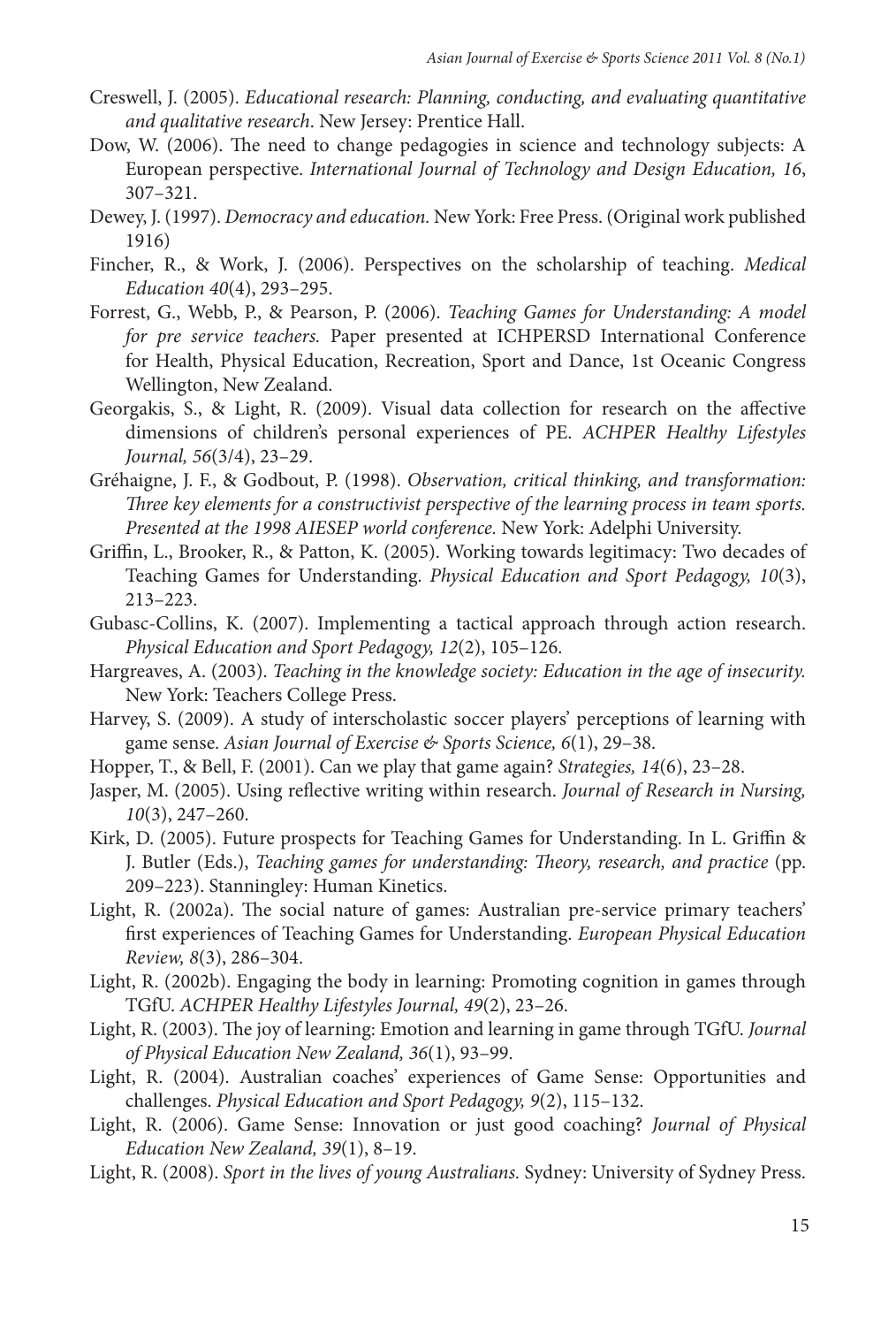- Light, R., & Curry, C. (2009). Children's reasons for joining sports clubs and staying in them: A case study of a Sydney soccer club. ACHPER Healthy Lifestyles Journal, 56(1), 23–27.
- Light, R., & Fawns, R. (2003). Knowing the game: Integrating speech and action through TGfU. Quest, 55, 161–177.
- Light, R., & Georgakis, S. (2006). Can Game Sense make a diference? Australian pre-service primary school teachers' responses to Game Sense pedagogy in two teacher training education programs. Proceedings for the 2005 Australian Association for Education in Research conference.
- Light, R., & Georgakis, S. (2008). Responses of study abroad students in Australia to experience-based pedagogy in sports studies. International Journal for the Scholarship of Teaching and Learning, 2(1).
- MacFarlane, B. (2001). Developing relective students: Evaluating the beneits of learning logs within a business ethics programme. Teaching Business Ethics, 5(4), 375–387.
- Mandigo, J., Butler, J., & Hopper, T. (2007). What is Teaching Games for Understanding? A Canadian perspective. The PHE, 73(2), 14-20.
- McMorris, T. (1998). Teaching Games for Understanding: Its contribution to the knowledge of skill acquisition from a motor learning perspective. *Physical Education*  $\mathcal{L}$  Sport Pedagogy, 3(1), 65–74.
- Memmert, D., & Harvey, S. (2010). Identification of non-specific tactical tasks in invasion games. Physical Education & Sport Pedagogy, 15(3), 287–305.
- Metzler, M. (2005). Instructional model for physical education. Arizona: Holcomb Hathaway.
- Nash, M. (2010). Using the ideas of communities of practice and TGfU to develop physical education pedagogy among primary generalist pre-service teachers. Asian Journal of Exercise and Sports Science, 6(1), 15–21.
- Pope, C. (2005). Once more with feeling: Afect and playing with the TGfU model. Physical Education and Sport Pedagogy, 10(3), 271–286.
- Reason, P., & Bradbury, H. (Eds.). (2001). Handbook of action research: Participative inquiry and practice. Thousand Oakes: Sage.
- Roberts, J. S. (2011). Teaching Games for Understanding: The difficulties and challenges experienced by participation cricket coaches. Physical Education and Sport Pedagogy 16(1), 33–48.
- Rossi, T., Fry, J., McNeill, M., & Tan, C. (2007). The Games Concept Approach (GCA) as a mandated practice: Views of Singaporean teachers. Sport, Education, and Society, 12(1), 93–111.
- homas, D. R. (2006). A general inductive approach for analyzing qualitative evaluation data. American Journal of Evaluation, 27(2), 237–246.
- Thomas, J., Nelson, J., & Silverman, S. (2005). Research methods in physical activity (5th ed.). Champaign, USA: Human Kinetics.
- horpe, R., & Bunker, D. (1986). Is there a need to relect on our games teaching? In R. horpe, D. Bunker, & L. Almond (Eds.), Rethinking games teaching (pp. 25-34). Loughborough: Loughborough University of Technology.
- horpe, R., Bunker, D., & Almond, L. (Eds.). (1986). Rethinking games teaching. Loughborough, Loughborough University of Technology.
- Wallhead, T., & O'Sullivan, M. (2007). A didactic analysis of content development during the peer teaching tasks of a sport education season. Physical Education and Sport Pedagogy, 12(3), 225–243.